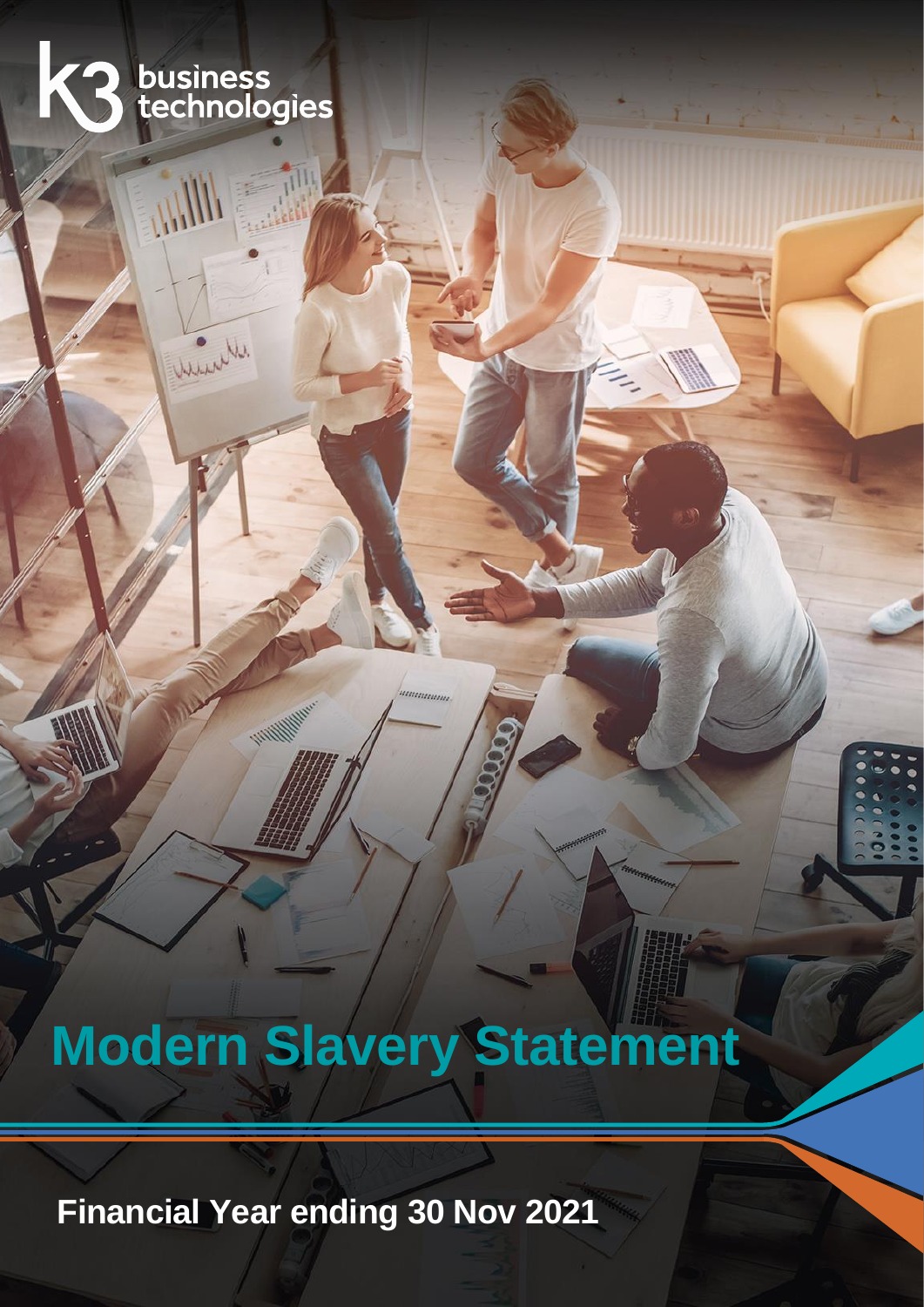# **Modern Slavery Statement**

## **The importance of Modern Slavery responsibilities**

K3 Business Technology Group PLC (and its group companies) ("K3", the "Group" or "we") recognises the role that all large corporations must play in the battle against human trafficking and slavery. We are committed to the protection of those vulnerable and take our statutory (and ethical) obligations seriously in this regard through our day to day operations.

# **About the K3 Group – our organisational structure**

K3 Business Technology Group plc (K3 PLC) is a UK public limited company, whose shares are admitted to AIM. K3 PLC largely acts as a holding company for its trading subsidiaries, the most significant of which are based in the UK, Ireland, Netherlands and Denmark. A list of the subsidiaries (excluding dormant companies) is set out at the bottom of this statement.

This Statement addresses the actions of the K3 Group as a whole, including K3 PLC and the subsidiaries listed below.

### **About the K3 Group – our business**

K3 is a business technology group providing our retail, manufacturing and distribution customers with software solutions and related services. We have a principal focus on fashion and apparel brands. We operate from a number of locations across Europe and, as a Group, have a presence in the US, Singapore and Malaysia. The Group's businesses can be broken down into the following five key components:

- In the UK & Ireland we provide end-to-end software solutions and services for customers in supply chain driven industries. This includes ERP software platforms from SYSPRO, as well as 3rd party applications in combination with our own software/IP.
- We supply software and services to global franchisees of an international furniture retailer, based on a core Microsoft solution;
- Our cloud IP software (based from Denmark) is sold in multiple European countries, providing our retail customers with packaged Software as a Service (SaaS);
- We have an eco-system of reselling partners and system integrators to sell our own Software products globally, principally our 'K3 I fashion' and 'K3 I pebblestone' software products;
- We have developed and supply our 'K3Iimagine' platform and applications. K3|imagine is a cloud-native, unified commerce headless platform which enables brands and retailers to run their physical stores and omnichannel business in a modern SaaS, ERP agnostic, microservices based architecture. K3|imagine includes K3|dataswitch, a real-time orchestration solution which allows K3|imagine to fully synchronize with other legacy applications and ERP solutions;
- K3|Viji: a suite of solutions to support the traceability, certification and sustainability of the fashion supply chain. The ViJi product was brought into the K3 portfolio as part of K3's recent acquisition of the French based business, and is core to our vision to help the fashion and apparel industry to become more sustainable.

#### **Our supply chains**

We have assessed our key supplier relationships in the context of modern slavery, and believe they fall into the following key categories:

• Third party software and associated service suppliers, where we resell or introduce those third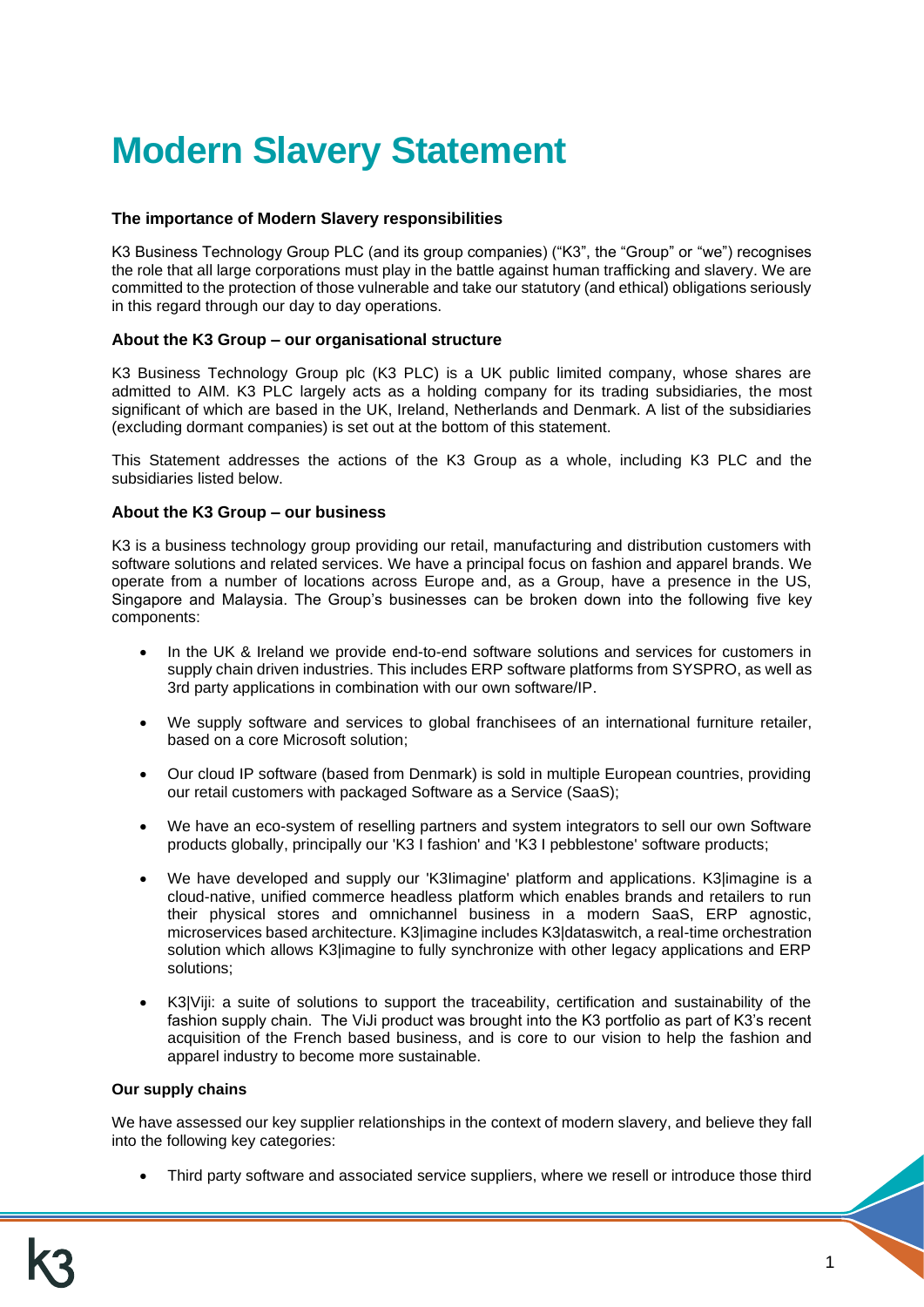party products. Some of our key suppliers in this category are Microsoft and Syspro, but we also resell a number of other third-party software products and services;

- Third party suppliers of IT consultants/professionals for the development of our own products and for our services offering; and
- Suppliers of hardware, hosting infrastructure and other IT components for the provision of our hosting, hardware support, and Danish SaaS offerings.

#### **Our high level risk and new activities**

We have assessed the territories within which we carry out our business by reference to the Walk Free Foundation Global Slavery Index and identified that (other than Malaysia, a country which is deemed by the Global Slavery Index to have an above average risk of forced labour) we generally do not operate from areas seen at high risk of forced labour. In addition, the sector within which we operate is relatively low risk in respect of human trafficking and slavery in our own workforce.

We have also assessed our key supplier relationships, many of which are businesses based in the UK or Europe, and which themselves (including Microsoft) appear to have robust policies and processes to combat modern slavery.

Notwithstanding this, we are aware that we cannot be complacent on combatting modern slavery, and the global nature of our business and that of some of our suppliers may present some inherent risks.

#### **Our policies and effectiveness relating to modern slavery and human trafficking**

We have robust policies in place that combat any risk of modern slavery or human trafficking within our own workforce:

- We have in place recruitment policies which include right to work checks and adhere to minimum wage obligations in each territory in which we have a presence;
- We also carry out additional background checks on all new UK employees commencing work with the Group;
- We hire any apprentices through reputable training providers, and ensure all employees (including apprentices and interns) are paid at least minimum wage;
- We train and brief our applicable HR personnel on the applicable policies and procedures relating to recruitment and right to work checks.

We also have in place a formal written whistleblowing policy, applicable to all employees and workers in the Group, which facilitates the transparent reporting of non-compliance including with modern slavery legislation.

In relation to the effectiveness of these processes and policies, no issues of non-compliance have arisen during the 2021 financial year, whether reported under whistleblowing policies or otherwise.

#### **What we have done in the Financial Year 2021**

In the financial year ending 30 November 2021, we have:

• Continued our move to a more centralised Group HR function, enabling us to co-ordinate and implement our policies and procedures across the Group more effectively;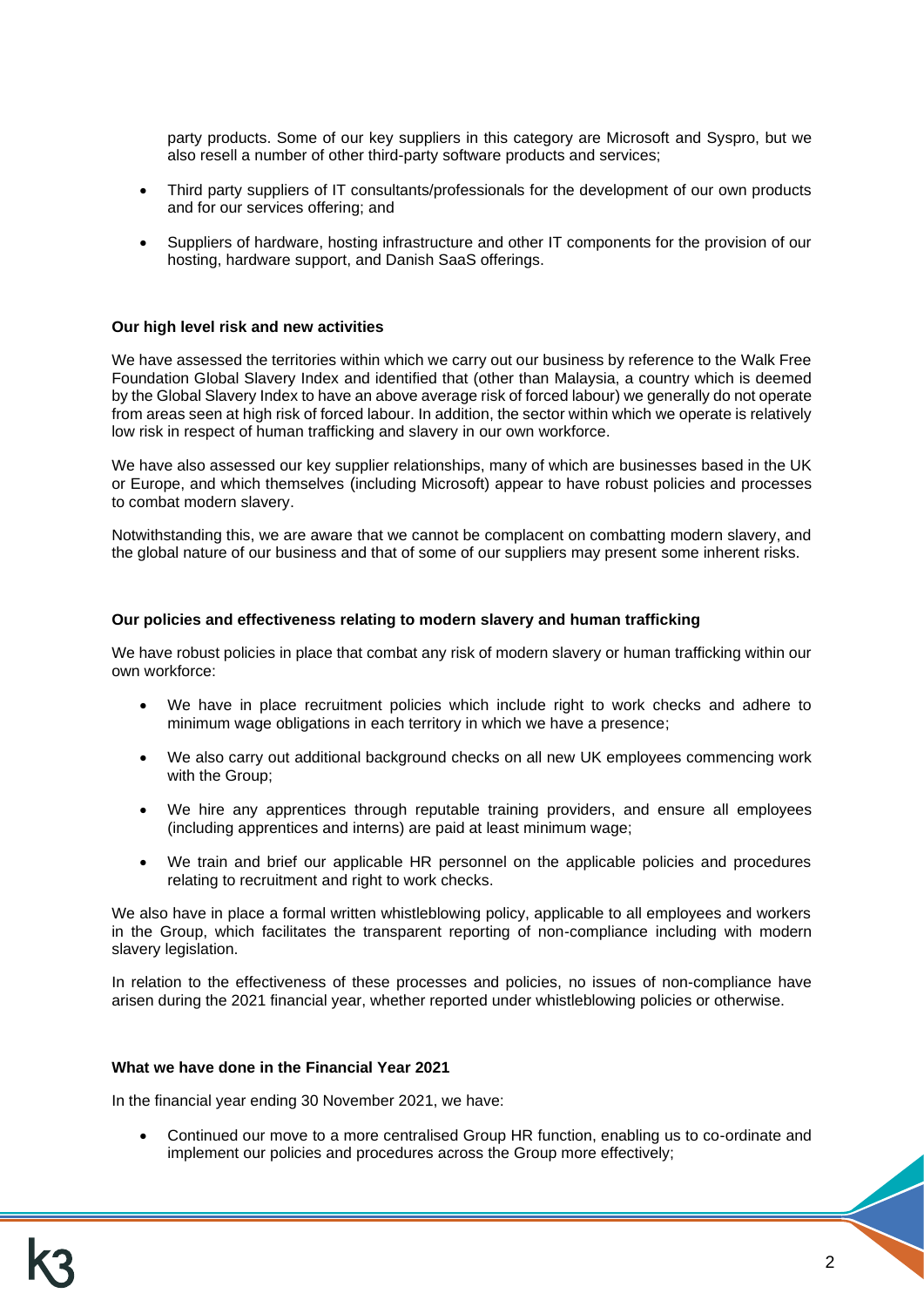- Continued the process of rolling-out across our Group the adoption of new contract terms and conditions with our customers and contractors, which include more robust provisions around modern slavery legislative compliance; and
- Continued utilising the services of a single global service provider to provide services relating to immigration matters and visa processing for all of our Group businesses, to enhance the consistency of our operations and provide further assurances on compliance.

# **Continuing our efforts – plans for the 2021/2022 financial year**

In the 2021/2022 financial year we plan to focus on an assessment of our processes to evaluate any key or higher-risk suppliers and partners and their policies and practices for compliance, as appropriate.

This statement is made pursuant to section 54 of the Modern Slavery Act 2015

This statement has been signed by Robert Price, CFO and Director

For and on behalf of K3 Business Technology Group plc